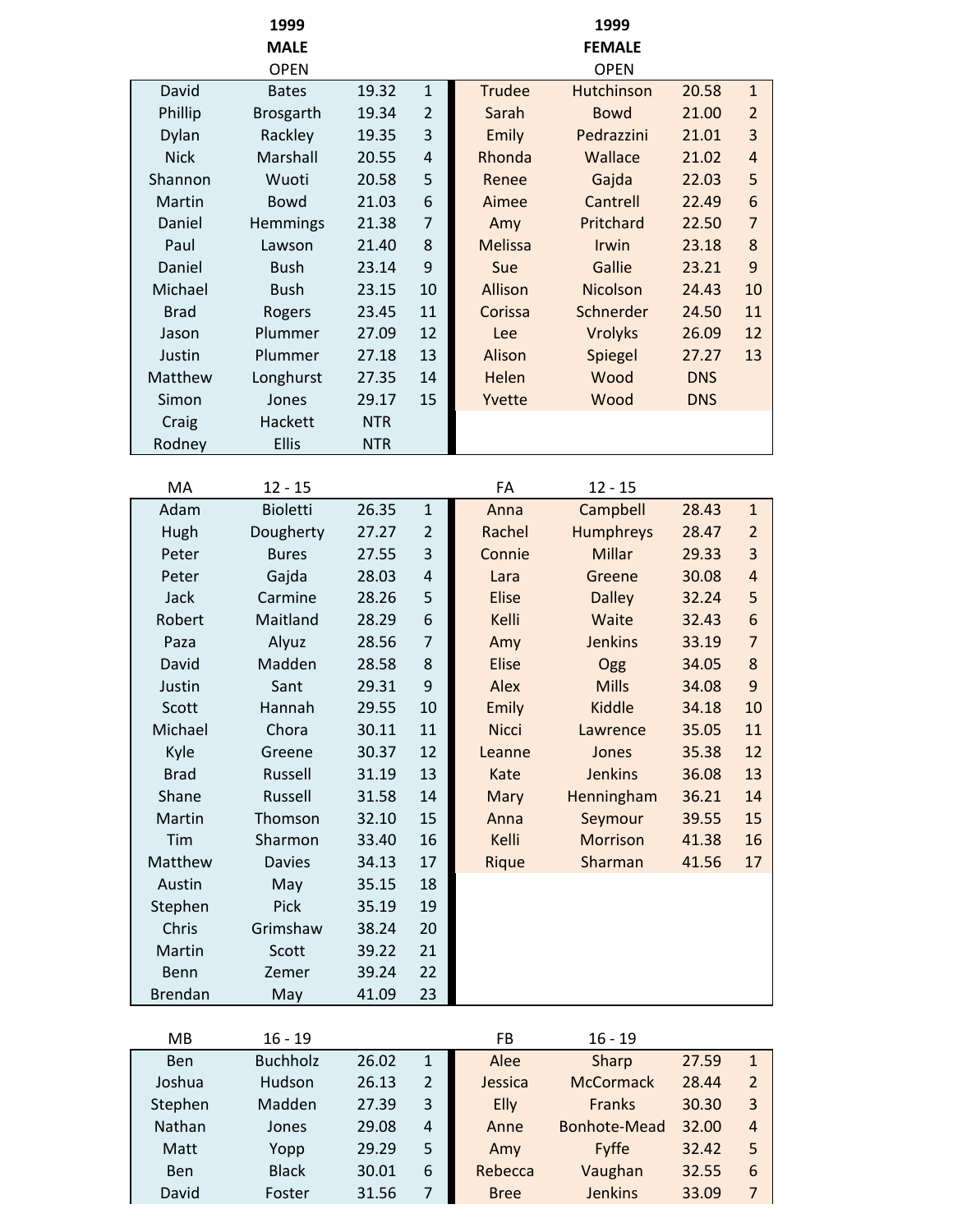| Daniel | Levy           | 33.13 | 8  | <b>Trineane</b> | <b>McGoldrick</b> | 33.23 | 8             |
|--------|----------------|-------|----|-----------------|-------------------|-------|---------------|
| Jamie  | <b>Stevens</b> | 36.52 | 9  | Rachel          | Bonhote-Mead      | 33.34 | 9             |
| Damian | May            | 38.23 | 10 | Alison          | <b>Maley</b>      | 33.53 | <b>10</b>     |
| Daniel | Jarvis         | 42.52 | 11 | Catherine       | Harvey            | 35.13 | 11            |
|        |                |       |    | <b>Bo</b>       | Raphael           | 35.22 | <sup>12</sup> |
|        |                |       |    | Laura           | Marshall          | 39.24 | 13            |
|        |                |       |    | Christie        | O'Sullivan        | 39.49 | 14            |
|        |                |       |    | Sandi           | <b>McGoldrick</b> | 40.45 | 15            |

| МC             | $20 - 24$      |       |                  | $20 - 24$<br>FC       |  |
|----------------|----------------|-------|------------------|-----------------------|--|
| <b>Brendan</b> | Matthews       | 29.00 | $\mathbf 1$      |                       |  |
| Glen           | Curtis         | 29.29 | $\overline{2}$   | Nil Results available |  |
| Phillip        | <b>Bullock</b> | 30.00 | 3                |                       |  |
| Kurt           | Tutt           | 30.45 | $\overline{4}$   |                       |  |
| James          | Foster         | 31.55 | 5                |                       |  |
| Tod            | Horton         | 32.11 | $\boldsymbol{6}$ |                       |  |
| Dave           | Stevens        | 32.34 | $\overline{7}$   |                       |  |
| Michael        | Hourigan       | 32.48 | $\bf 8$          |                       |  |
| Gary           | Zerner         | 34.20 | $9\,$            |                       |  |
| Scott          | Charles        | 36.34 | 10               |                       |  |
|                |                |       |                  |                       |  |
|                |                |       |                  |                       |  |
|                |                |       |                  |                       |  |
|                |                |       |                  |                       |  |
|                |                |       |                  |                       |  |
|                |                |       |                  |                       |  |
|                |                |       |                  |                       |  |
|                |                |       |                  |                       |  |
|                |                |       |                  |                       |  |
|                |                |       |                  |                       |  |
|                |                |       |                  |                       |  |

| MD            | $25 - 29$       |       |                | <b>FD</b>       | $25 - 29$         |            |                |
|---------------|-----------------|-------|----------------|-----------------|-------------------|------------|----------------|
| Adam          | <b>Mullins</b>  | 27.03 | $\mathbf{1}$   | <b>Jackie</b>   | <b>Hallam</b>     | 29.43      | $\mathbf{1}$   |
| Jason         | Smith           | 27.46 | $\overline{2}$ | Fiona           | <b>Kirkcaddie</b> | 31.36      | $\overline{2}$ |
| Wesley        | <b>Tyack</b>    | 28.22 | $\mathsf{3}$   | <b>Maura</b>    | Connolly          | 31.40      | 3              |
| Rob           | Schmidt         | 29.00 | 4              | Camille         | Aked              | 31.51      | $\overline{4}$ |
| Cory          | <b>Dimmer</b>   | 29.30 | 5              | Jennifer        | <b>Bruce</b>      | 32.58      | 5              |
| <b>Marcus</b> | Hinchcliff      | 30.28 | 6              | Cherie          | Andersen          | 33.45      | 6              |
| Craig         | <b>Banks</b>    | 32.31 | $\overline{7}$ | Patrica         | <b>Bailey</b>     | 35.44      | $\overline{7}$ |
| David         | Christmas       | 32.48 | 8              | Debra           | <b>Bone</b>       | 36.25      | 8              |
| Tony          | Curtis          | 34.07 | 9              | <b>Maxine</b>   | Gruchot           | 36.40      | 9              |
| David         | Curtis          | 34.53 | 10             | Kathryn         | Sheehan           | 38.29      | 10             |
| Scott         | <b>Squires</b>  | 35.25 | 11             | Michelle        | Rash              | 39.57      | 11             |
| <b>Marcus</b> | Maffey          | 37.43 | 12             | Linda           | Shevellar         | 41.10      | 12             |
| Klaus         | Nasannek        | 37.43 | 13             | <b>Therese</b>  | <b>Bennett</b>    | 42.13      | 13             |
| Craig         | <b>Bradford</b> | 38.11 | 14             | Justine         | <b>Birkwood</b>   | 45.49      | 14             |
| Damien        | Benson          | 38.18 | 15             | Louise          | Cusack            | 46.05      | 15             |
| Ed            | Sharrock        | 39.53 | 16             | Kathryn         | Anderson          | 48.02      | 16             |
| Stephen       | O'Halloran      | 41.19 | 17             | Donna           | Mitchell          | 52.09      | 17             |
| Gully         | Coote           | 42.33 | 18             | Lynette         | <b>Dillon</b>     | 53.52      | 18             |
| Shane         | Dallman         | 44.48 | 19             | <b>Stephane</b> | Andrews           | 58.15      | 19             |
| Darren        | Mitchell        | 46.17 | 20             | <b>Belinda</b>  | Crumblin          | 70.44      | 20             |
| Michael       | Curran          | 47.17 | 21             | Helen           | <b>Donnelly</b>   | <b>DNF</b> |                |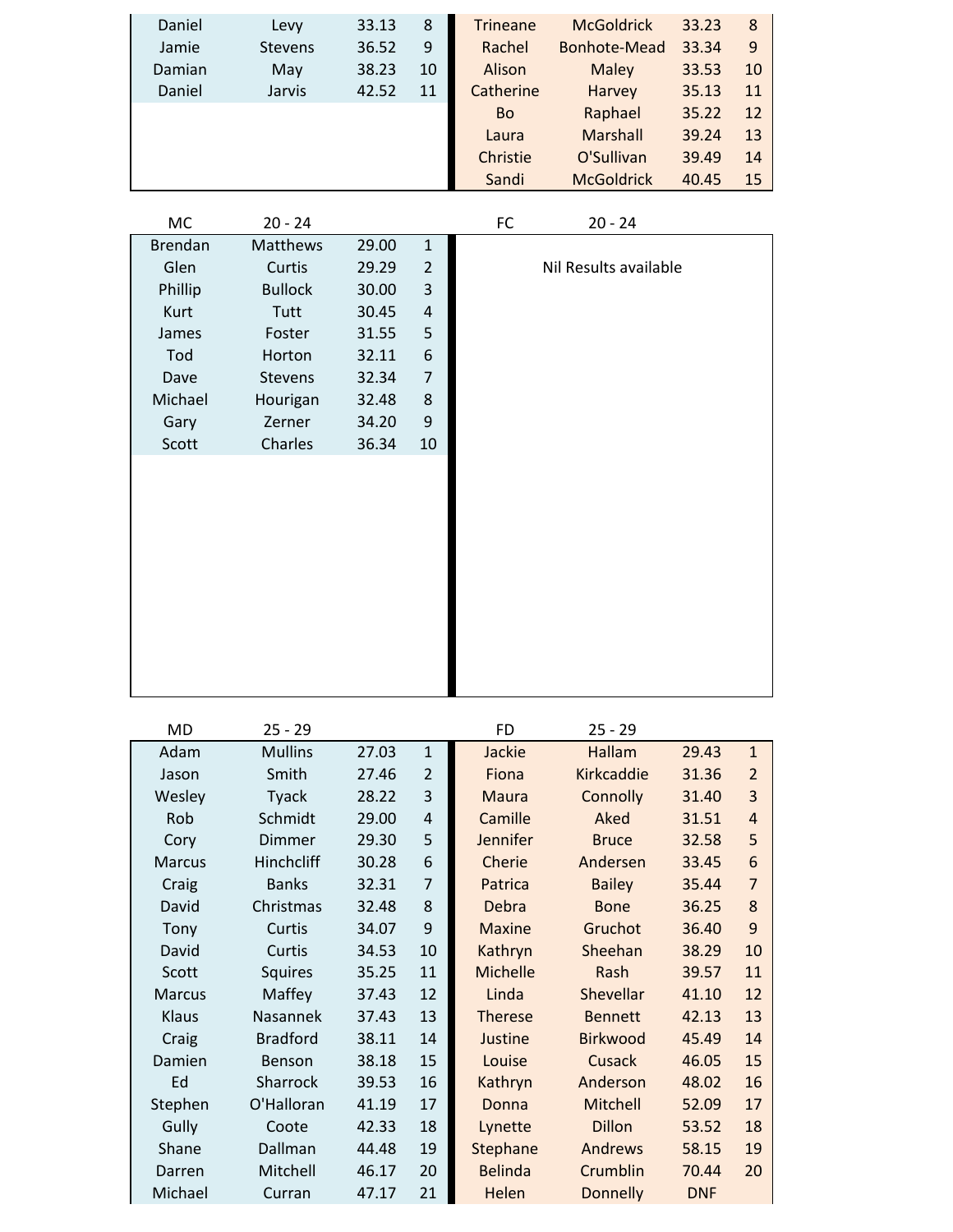| Michael       | Anderson            | 47.21      | 22             |                 |                  |            |                |
|---------------|---------------------|------------|----------------|-----------------|------------------|------------|----------------|
| Phillip       | Maxwell             | 55.16      | 23             |                 |                  |            |                |
| Mark          | Johnson             | 56.45      | 24             |                 |                  |            |                |
|               |                     |            |                |                 |                  |            |                |
| ME            | $30 - 34$           |            |                | FE              | $30 - 34$        |            |                |
| Aiden         | <b>Berry</b>        | 27.53      | $\mathbf{1}$   | Helen           | <b>Bailey</b>    | 31.28      | $\mathbf{1}$   |
| Wayne         | <b>Brien</b>        | 28.58      | $\overline{2}$ | Loretta         | <b>Keys</b>      | 31.50      | $\overline{2}$ |
| <b>Marcus</b> | Riches              | 30.12      | 3              | Roberta         | Mott             | 32.16      | 3              |
| Andrew        | <b>Stevens</b>      | 30.48      | $\overline{4}$ | Geraldine       | Kirkcaldie       | 32.50      | $\overline{4}$ |
| Tony          | Trimble             | 30.50      | 5              | <b>Nada</b>     | Pantle           | 32.53      | 5              |
| Dean          | <b>Blond</b>        | 32.04      | 6              | <b>Katrina</b>  | van Haeringen    | 33.31      | 6              |
| Haig          | Gilchrist           | 32.33      | $\overline{7}$ | Amanda          | Dunlop           | 33.33      | $\overline{7}$ |
| Peter         | McFarlane           | 33.04      | 8              | Linda           | O'Connor         | 33.52      | 8              |
| lan           | Jobbins             | 33.44      | 9              | Jane            | Flanagan         | 34.16      | 9              |
| Bevan         | <b>Butcher</b>      | 33.57      | 10             | Lyndal          | Green            | 35.50      | 10             |
| Garth         | Dawson              | 34.13      | 11             | Sarah           | Kenny            | 36.02      | 11             |
| <b>Brian</b>  | Cox                 | 34.15      | 12             | Kate            | van de Stadt     | 36.17      | 12             |
| Daryl         | Smith               | 34.22      | 13             | Monika          | Mather           | 36.23      | 13             |
| Damian        | Disson              | 34.27      | 14             | Peta            | Medhurst         | 37.58      | 14             |
| Rod           | Anderson            | 34.42      | 15             | Laura           | <b>Beuapeurt</b> | 38.04      | 15             |
| Jason         | Craig               | 35.13      | 16             | Elizabeth       | Schearer         | 38.08      | 16             |
| Andrew        | Scott               | 35.18      | 17             | Linda           | Mather           | 38.31      | 17             |
| Tony          | O'Brien             | 35.58      | 18             | Linda           | Fogg             | 38.33      | 18             |
| lain          | Fogg                | 36.24      | 19             | Helen           | Foard            | 38.42      | 19             |
| Damien        | Richard             | 37.04      | 20             | Kate            | Rourke           | 39.00      | 20             |
| David         | Carroll             | 37.22      | 21             | Sheona          | Wood             | 40.49      | 21             |
| Tod           | Martin              | 37.44      | 22             | Paula           | <b>Banks</b>     | 41.15      | 22             |
| Nigel         | McKinnon            | 37.53      | 23             | <b>Karen</b>    | Irwin            | 41.19      | 23             |
| Mike          | Punch               | 37.57      | 24             | Mardi           | <b>Boon</b>      | 41.49      | 24             |
| David         | Flannery            | 38.52      | 25             | Anna            | Pozzi            | 42.14      | 25             |
| Frederick     | <b>Banks</b>        | 39.00      | 26             | Marie           | <b>Mott</b>      | 42.44      | 26             |
| Peter         | Townson             | 39.06      | 27             | Anna            | Lewis            | 42.48      | 27             |
| Scott         | <b>Bowers</b>       | 40.19      | 28             | Chris           | <b>Davis</b>     | 44.01      | 28             |
| Drew          | Roberts             | 41.26      | 29             | Patrica         | <b>Bailey</b>    | 45.10      | 29             |
| Michael       | Robson              | 41.31      | 30             | Anna            | Carroll          | 45.45      | 30             |
| <b>Bruce</b>  | Elliott             | 41.49      | 31             | Venessa         | Finney           | 46.45      | 31             |
| Ken           | Robinson            | 41.55      | 32             | Edwina          | Wymer            | 48.38      | 32             |
| Daniel        | O'Sullivan          | 42.01      | 33             | Fiona           | Halloran         | 52.47      | 33             |
| <b>Steve</b>  | <b>Blewitt</b>      | 42.03      | 34             | <b>Kathleen</b> | Armstrong        | 53.14      | 34             |
| Peter         | Hickey              | 43.36      | 35             | Jennifer        | <b>Matthews</b>  | 53.21      | 35             |
| Stephen       | Watson              | 44.03      | 36             | <b>Marcelle</b> | <b>Klerks</b>    | <b>DNS</b> |                |
| Peter         | Symonds             | 44.24      | 37             | Trish           | <b>Bailey</b>    | <b>DNS</b> |                |
| Tim           | <b>Bennett</b>      | 45.44      | 38             | Robyn           | <b>Smiles</b>    | <b>DNS</b> |                |
| Mark          | Hunter              | 45.56      | 39             |                 |                  |            |                |
| Shaun         | Kenaflake           | 47.29      | 40             |                 |                  |            |                |
| Dirk          | Wymer               | 48.30      | 41             |                 |                  |            |                |
| Anthony       | Snow                | 49.10      | 42             |                 |                  |            |                |
| Charlie       | Hannay              | 53.44      | 43             |                 |                  |            |                |
| Jason         | Arthurton           | 54.50      | 44             |                 |                  |            |                |
| Simon         | Heesh               | 60.46      | 45             |                 |                  |            |                |
| Harry         | Dignan              | <b>DNF</b> |                |                 |                  |            |                |
| Peter         | Reynolds            | <b>NTR</b> |                |                 |                  |            |                |
| Anthony       | Crandell            | <b>NTR</b> |                |                 |                  |            |                |
| Scott         | <b>Brockenshire</b> | <b>NTR</b> |                |                 |                  |            |                |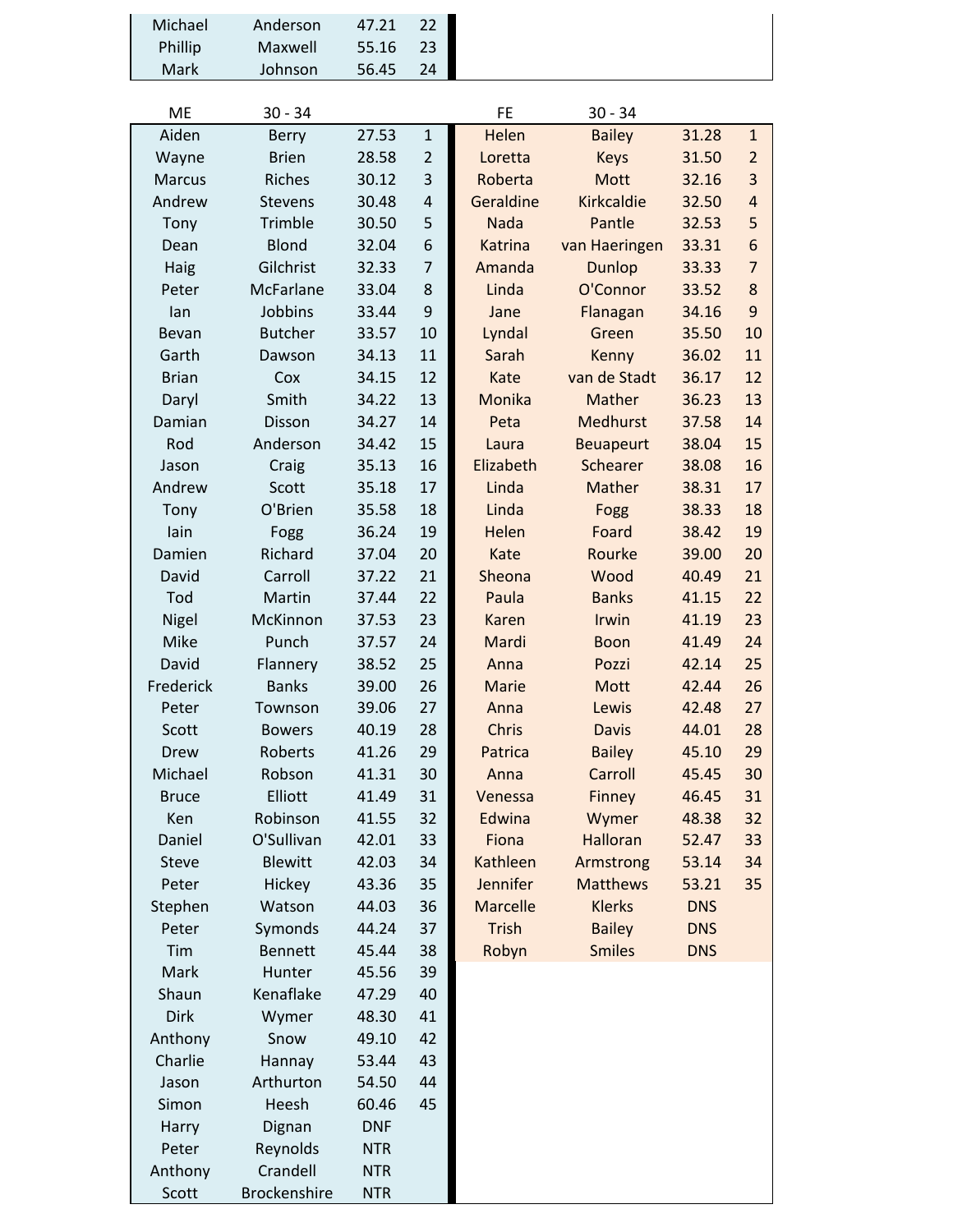| MF             | $35 - 39$      |       |                         | FF             | $35 - 39$        |            |                         |
|----------------|----------------|-------|-------------------------|----------------|------------------|------------|-------------------------|
| Gary           | Watson         | 26.11 | $\mathbf 1$             | Lynley         | <b>Douglas</b>   | 31.42      | $\mathbf{1}$            |
| Glen           | Lawrence       | 26.16 | $\overline{2}$          | Cathy          | Rawson           | 32.23      | $\overline{2}$          |
| Greg           | Millard        | 27.47 | 3                       | Caroline       | Watson           | 34.29      | 3                       |
| Jeff           | Collier        | 29.18 | $\overline{\mathbf{r}}$ | <b>Barbara</b> | <b>Millar</b>    | 35.06      | $\overline{\mathbf{r}}$ |
| Mark           | Houston        | 29.22 | 5                       | Gene           | Wijffels         | 39.00      | 5                       |
| <b>Brian</b>   | <b>Buckley</b> | 30.07 | 6                       | Mandy          | Templeman        | 39.05      | 6                       |
| Gary           | Ellem          | 30.53 | $\overline{7}$          | Elizabeth      | Gamin            | 39.10      | $\overline{7}$          |
| Peter          | Fahey          | 31.24 | 8                       | Jenny          | Lynch            | 39.17      | 8                       |
| Mark           | Gibson         | 31.25 | 9                       | Kim            | Eldanta          | 39.28      | 9                       |
| Michael        | Gudeon         | 32.00 | 10                      | Margaret       | Rose             | 40.01      | 10                      |
| Ray            | Falconer       | 32.45 | 11                      | Lisa           | Carter           | 40.40      | 11                      |
| Garry          | Templeman      | 32.54 | 12                      | Janne          | Seletto          | 41.39      | 12                      |
| Peter          | <b>Bagster</b> | 32.59 | 13                      | <b>Kelly</b>   | Fettell          | 41.45      | 13                      |
| <b>Bradley</b> | Stafford       | 33.05 | 14                      | Jo             | <b>Mudge</b>     | 42.17      | 14                      |
| Andrew         | Gildea         | 33.42 | 15                      | Angela         | Parr             | 42.32      | 15                      |
| Scott          | Hahn           | 33.54 | 16                      | <b>Dianna</b>  | Gibson           | 43.19      | 16                      |
| John           | Hartridge      | 34.23 | 17                      | Anna-Jane      | <b>Harding</b>   | 43.34      | 17                      |
| Greg           | Daglish        | 34.24 | 18                      | Lee            | <b>Stewart</b>   | 43.44      | 18                      |
| Mark           | Menton         | 34.30 | 19                      | <b>Tracy</b>   | <b>Tucker</b>    | 43.55      | 19                      |
| Jeff           | Cramp          | 34.33 | 20                      | Kaylene        | Napoli           | 48.30      | 20                      |
| Chris          | Ballenden      | 34.53 | 21                      | Glenda         | <b>McInerney</b> | 53.18      | 21                      |
| Michael        | England        | 35.50 | 22                      | Susan          | Davidson         | 55.00      | 22                      |
| John           | Ballenden      | 36.05 | 23                      | <b>Bridget</b> | Goodwin          | 74.37      |                         |
| Craig          | Kelly          | 36.19 | 24                      | Gillian        | Jean             | <b>DNS</b> |                         |
| Greg           | Gooley         | 36.43 | 25                      | <b>Melinda</b> | mcLeod           | <b>NTR</b> |                         |
| <b>Neville</b> | Green          | 37.07 | 26                      | Jacque         | Dorante          | <b>NTR</b> |                         |
| Michael        | Munro          | 37.18 | 27                      |                |                  |            |                         |
| Gary           | Condie         | 37.26 | 28                      |                |                  |            |                         |
| Glyn           | Williams       | 37.28 | 29                      |                |                  |            |                         |
| James          | Johnston       | 37.30 | 30                      |                |                  |            |                         |
| Tim            | Perry          | 37.42 | 31                      |                |                  |            |                         |
| Glenn          | Follent        | 37.54 | 32                      |                |                  |            |                         |
| <b>Brett</b>   | Stephensen     | 37.55 | 33                      |                |                  |            |                         |
| Alf            | Mikelat        | 38.18 | 34                      |                |                  |            |                         |
| Darron         | <b>Brown</b>   | 38.24 | 35                      |                |                  |            |                         |
| Richard        | Fulwood        | 38.35 | 36                      |                |                  |            |                         |
| <b>Bob</b>     | Hodge          | 38.36 | 37                      |                |                  |            |                         |
| Gavin          | Farry          | 39.24 | 38                      |                |                  |            |                         |
| Anthony        | Yopp           | 39.53 | 39                      |                |                  |            |                         |
| Murray         | Parr           | 40.29 | 40                      |                |                  |            |                         |
| Darin          | <b>Nobbs</b>   | 40.58 | 41                      |                |                  |            |                         |
| Robert         | Warren         | 41.20 | 42                      |                |                  |            |                         |
| <b>Steve</b>   | Goldie         | 41.26 | 43                      |                |                  |            |                         |
| Daryl          | Hewson         | 41.38 | 44                      |                |                  |            |                         |
| Rodd           | <b>Baines</b>  | 41.44 | 45                      |                |                  |            |                         |
| Paul           | Milgate        | 42.07 | 46                      |                |                  |            |                         |
| John           | Hale           | 42.10 | 47                      |                |                  |            |                         |
| Gerard         | Shaw           | 43.36 | 48                      |                |                  |            |                         |
| Tony           | Ward           | 44.20 | 49                      |                |                  |            |                         |
| David          | Taylor         | 45.40 | 50                      |                |                  |            |                         |
| Glen           | Warren         | 46.06 | 51                      |                |                  |            |                         |
| Robert         | Hogg           | 47.00 | 52                      |                |                  |            |                         |
|                |                |       |                         |                |                  |            |                         |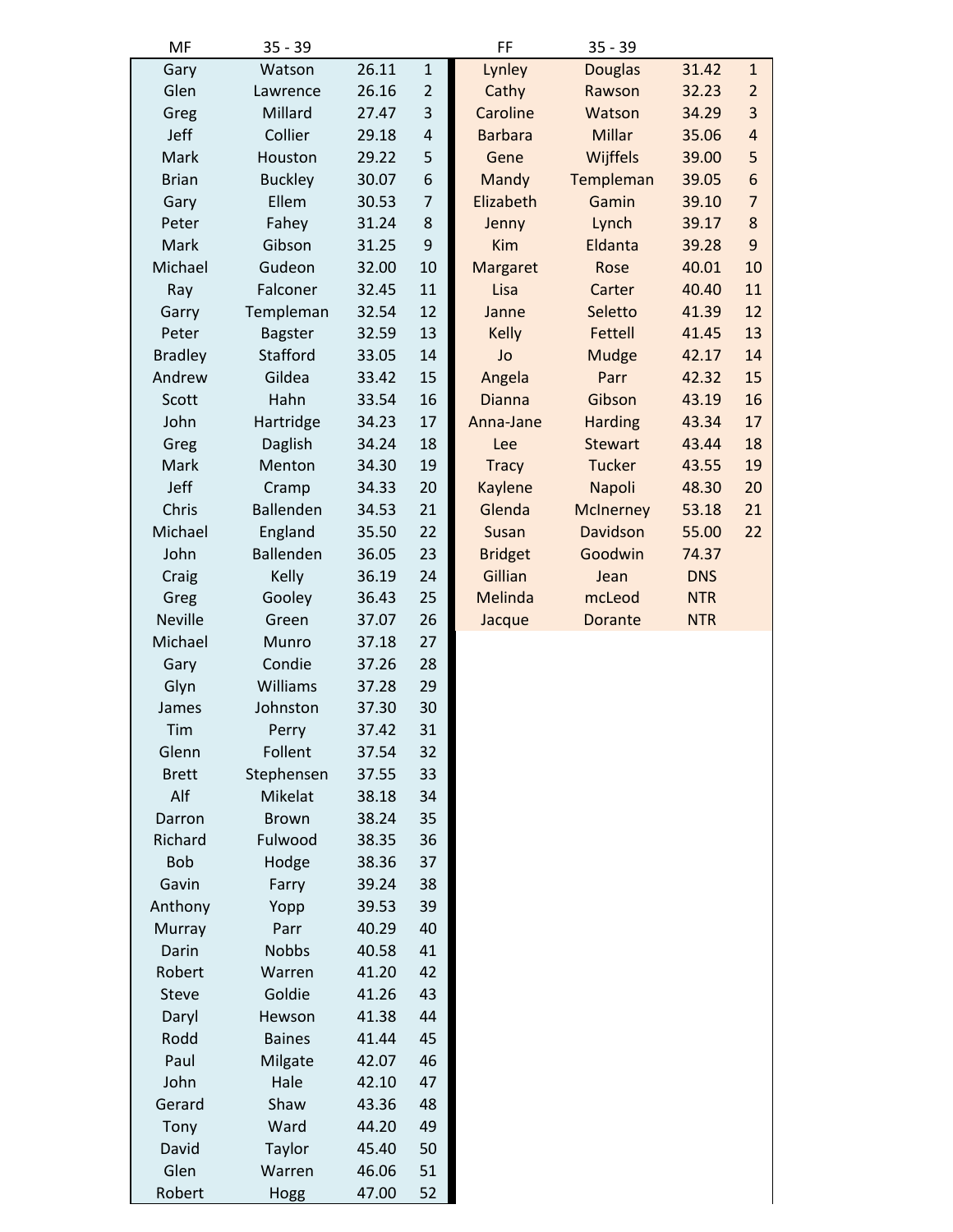| Wayne        | Edwards       | 47.30 | 53 |
|--------------|---------------|-------|----|
| Mark         | Tidswell      | 48.50 | 54 |
| Mark         | <b>Beavis</b> | 53.25 | 55 |
| Rowan        | Weir          | 75.47 | 56 |
| <b>Bryan</b> | Sketchley     | NTR   |    |
|              |               |       |    |

David Roland 41.51 47

| MG           | $40 - 44$          |       |                | FG            | $40 - 44$           |            |                |
|--------------|--------------------|-------|----------------|---------------|---------------------|------------|----------------|
| Stephen      | Fry                | 27.24 | $\mathbf{1}$   | <b>Karen</b>  | Robinson            | 31.12      | $\mathbf{1}$   |
| Lawrence     | Reece              | 28.00 | $\overline{2}$ | Kerri         | <b>Hurst</b>        | 31.59      | $\overline{2}$ |
| Mark         | Paul               | 28.36 | 3              | Angela        | Waite               | 33.17      | 3              |
| Greg         | Fettell            | 28.36 | 3              | Helen         | <b>McKeon</b>       | 34.59      | $\overline{4}$ |
| Michael      | <b>Hering</b>      | 28.45 | 5              | <b>Myree</b>  | Loane               | 35.30      | 5              |
| Graeme       | Condie             | 29.06 | 6              | Wendy         | <b>Maley</b>        | 35.45      | 6              |
| Tony         | Hudson             | 29.14 | $\overline{7}$ | Jo            | Pearce              | 35.54      | $\overline{7}$ |
| Harry        | Klouzal            | 29.20 | 8              | Linda         | <b>Maloney</b>      | 36.20      | $\bf 8$        |
| Greg         | Iredale            | 30.57 | 9              | Jeanette      | <b>Phelps</b>       | 37.13      | 9              |
| Donald       | Opie               | 31.00 | 10             | Carolyn       | Finter              | 37.18      | 10             |
| Michael      | Marlin             | 31.37 | 11             | Alexandra     | Evans               | 37.24      | 11             |
| Greg         | <b>Burton</b>      | 32.29 | 12             | Bronwyn       | Gray                | 39.21      | 12             |
| <b>Mick</b>  | Gooley             | 32.35 | 13             | <b>Deidre</b> | <b>Stein</b>        | 39.37      | 13             |
| Peter        | Jacobsen           | 32.47 | 14             | Margaret      | Jones               | 40.21      | 14             |
| Tim          | <b>Harris</b>      | 32.12 | 15             | Lynette       | Schaefer            | 40.53      | 15             |
| David        | Zemek              | 33.25 | 16             | Jann          | <b>Kesby-Dalley</b> | 40.57      | 16             |
| Kevin        | Gottstein          | 34.08 | 17             | Kate          | <b>McKinnon</b>     | 41.24      | 17             |
| Paul         | Moosberger         | 34.15 | 18             | Wendy         | <b>Boyd</b>         | 41.49      | 18             |
| Mark         | <b>Brassington</b> | 34.28 | 19             | Cheryl        | Crowe               | 43.00      | 19             |
| David        | Green              | 34.42 | 20             | <b>Sudasi</b> | Sharma              | 44.00      | 20             |
| Kim          | <b>Staples</b>     | 34.46 | 21             | Donna         | <b>McDonald</b>     | 44.18      | 21             |
| David        | Alexander          | 35.17 | 22             | <b>Teresa</b> | Pattison            | 44.32      | 22             |
| David        | Grey               | 35.19 | 23             | Margaret      | Carney              | 45.07      | 23             |
| Jim          | <b>Davies</b>      | 35.22 | 24             | Janelle       | <b>McGoldrick</b>   | 53.21      | 24             |
| Tom          | <b>Marris</b>      | 35.32 | 25             | <b>Marian</b> | Zuman               | 53.56      | 25             |
| Robert       | <b>Brown</b>       | 35.34 | 26             | Helen         | Cahill              | 55.50      | 26             |
| Douglas      | Adams              | 35.36 | 27             | Gail          | <b>Intas</b>        | 100.31     | 27             |
| Ross         | Lewis              | 35.57 | 28             | Fiona         | Michie              | 104.23     | 28             |
| Mark         | Walker             | 36.32 | 29             | Laura         | <b>Bourke</b>       | 114.37     | 29             |
| Peter        | Phillips           | 37.07 | 30             | <b>Marian</b> | <b>Matthews</b>     | <b>NTR</b> |                |
| William      | Marh               | 38.31 | 31             |               |                     |            |                |
| <b>Brett</b> | Larkin             | 38.33 | 32             |               |                     |            |                |
| Greg         | Russell            | 38.39 | 33             |               |                     |            |                |
| Paul         | Jackson            | 38.40 | 34             |               |                     |            |                |
| Rick         | le Cornu           | 38.44 | 35             |               |                     |            |                |
| <b>Steve</b> | Thomas             | 39.16 | 36             |               |                     |            |                |
| Paul         | Chapman            | 39.24 | 37             |               |                     |            |                |
| <b>Brian</b> | Clark              | 39.25 | 38             |               |                     |            |                |
| Mark         | Jones              | 39.32 | 39             |               |                     |            |                |
| Chris        | Mills              | 39.40 | 40             |               |                     |            |                |
| Stephen      | Arndell            | 39.41 | 41             |               |                     |            |                |
| Glenn        | <b>Nott</b>        | 40.05 | 42             |               |                     |            |                |
| <b>Bruce</b> | Hammond            | 40.18 | 43             |               |                     |            |                |
| Paul         | <b>Tsikleas</b>    | 40.47 | 44             |               |                     |            |                |
| Peter        | Abbott             | 41.02 | 45             |               |                     |            |                |
| Mark         | Vining             | 41.32 | 46             |               |                     |            |                |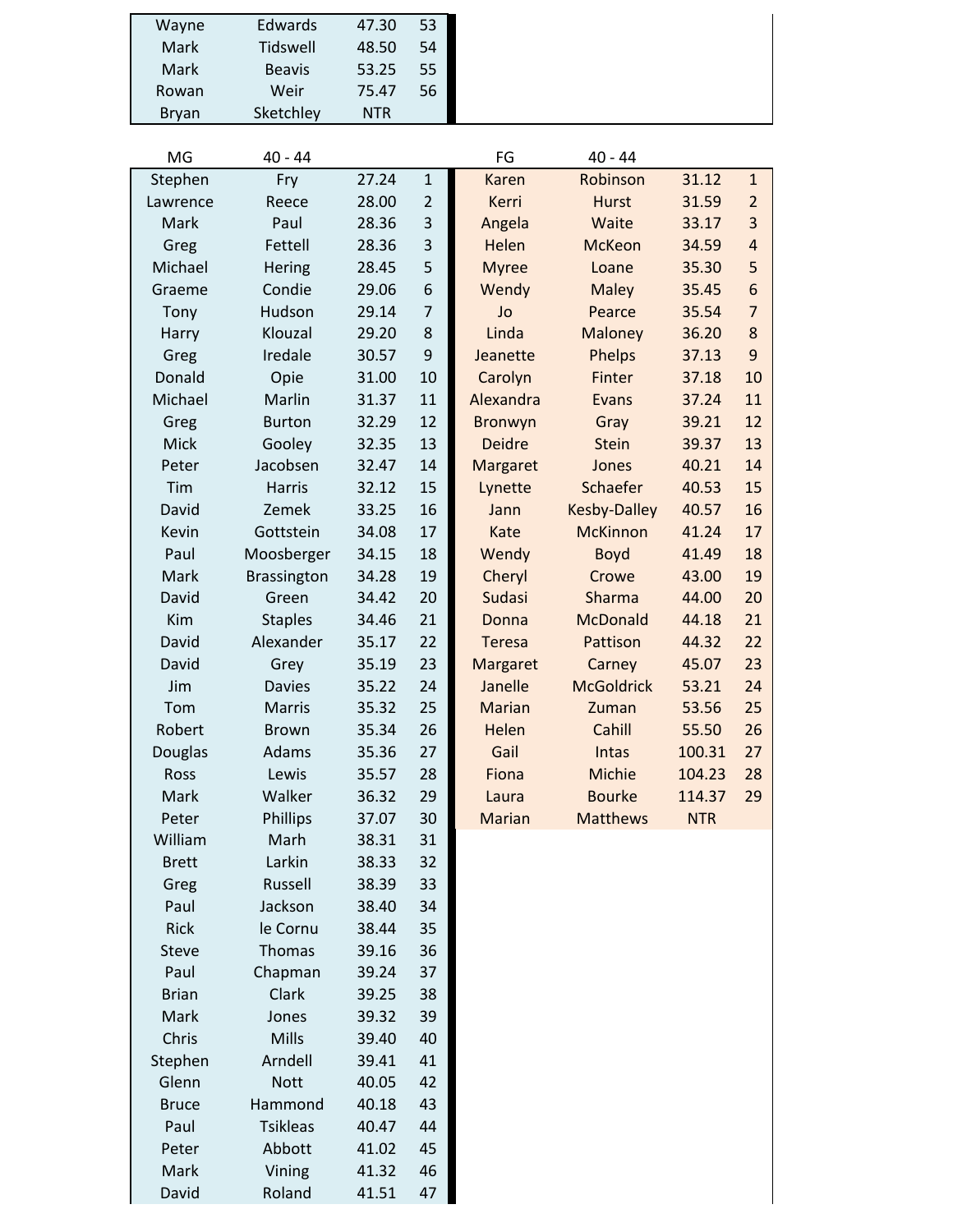| <b>Dallas</b><br>John<br>Rod<br>Peter<br>Stephen<br><b>Steve</b><br>Peter<br>Chris<br><b>Bruce</b> | <b>Buckholtz</b><br>Willoughby<br>Hayes<br>Kendall<br>Huntsman<br>Parsons<br>Collins<br><b>Bourke</b><br>McCallum | 41.56<br>42.02<br>42.27<br>42.31<br>43.34<br>44.32<br>49.59<br>50.33<br>51.50 | 48<br>49<br>50<br>51<br>52<br>53<br>54<br>55<br>56 |                         |                      |                |                                           |
|----------------------------------------------------------------------------------------------------|-------------------------------------------------------------------------------------------------------------------|-------------------------------------------------------------------------------|----------------------------------------------------|-------------------------|----------------------|----------------|-------------------------------------------|
| Peter                                                                                              | <b>Brammer</b>                                                                                                    | 61.29                                                                         | 57                                                 |                         |                      |                |                                           |
| <b>Steve</b>                                                                                       | Ward                                                                                                              | 67.10                                                                         | 58                                                 |                         |                      |                |                                           |
| <b>Brian</b>                                                                                       | Johnston                                                                                                          | <b>NTR</b>                                                                    |                                                    |                         |                      |                |                                           |
| Paul                                                                                               | Ban                                                                                                               | <b>DNS</b>                                                                    |                                                    |                         |                      |                |                                           |
| Lou                                                                                                | Wilson                                                                                                            | <b>DNS</b>                                                                    |                                                    |                         |                      |                |                                           |
| MH                                                                                                 | $45 - 49$                                                                                                         |                                                                               |                                                    | <b>FH</b>               | $45 - 49$            |                |                                           |
| Greg                                                                                               | <b>Bush</b>                                                                                                       | 27.41                                                                         | $\mathbf{1}$                                       | Leanne                  | <b>Browne</b>        | 35.21          | $\mathbf{1}$                              |
| Craig<br>Jim                                                                                       | <b>Spears</b>                                                                                                     | 30.18<br>30.22                                                                | 2                                                  | Margaret                | Wilby<br>de Greenlaw | 36.20          | $\overline{2}$                            |
| Francis                                                                                            | Dougherty<br>Quinn                                                                                                | 31.15                                                                         | 3<br>$\overline{4}$                                | Jenny<br><b>Katrina</b> | <b>Slack</b>         | 37.00<br>37.10 | $\overline{\mathbf{3}}$<br>$\overline{a}$ |
| Craig                                                                                              | White                                                                                                             | 31.32                                                                         | 5                                                  | Den                     | Elder                | 37.36          | 5                                         |
| Gavin                                                                                              | Rose                                                                                                              | 31.49                                                                         | 6                                                  | <b>Trudy</b>            | <b>Stephens</b>      | 37.50          | 6                                         |
| lan                                                                                                | Cohen                                                                                                             | 32.40                                                                         | $\overline{7}$                                     | <b>Bobbie</b>           | Winger               | 38.06          | $\overline{7}$                            |
| Stephen                                                                                            | Maitland                                                                                                          | 33.02                                                                         | 8                                                  | Judith                  | Chant                | 44.54          | 8                                         |
| Anthony                                                                                            | Johnson                                                                                                           | 33.14                                                                         | 9                                                  | Theresa                 | Crause               | 45.46          | 9                                         |
| Arthur                                                                                             | <b>Beer</b>                                                                                                       | 33.29                                                                         | 10                                                 | Rae                     | <b>Wills</b>         | 48.31          | 10                                        |
| Bill                                                                                               | Schulte                                                                                                           | 33.38                                                                         | 11                                                 | Jane                    | I'ons                | 48.39          | 11                                        |
| Jeffrey                                                                                            | Porter                                                                                                            | 33.41                                                                         | 12                                                 | Cheryl                  | Garratt              | 48.48          | 12                                        |
| Lester                                                                                             | Vaughan                                                                                                           | 33.44                                                                         | 13                                                 | Lynne                   | <b>Barnes</b>        | 51.41          | 13                                        |
| Robert                                                                                             | Kilpatrick                                                                                                        | 34.01                                                                         | 14                                                 | <b>Mandy</b>            | <b>Bell</b>          | 58.31          | 14                                        |
| Peter                                                                                              | Humphreys                                                                                                         | 34.34                                                                         | 15                                                 | Lorelle                 | Cole                 | 59.16          | 15                                        |
| John                                                                                               | Newcomb                                                                                                           | 35.28                                                                         | 16                                                 | Christine               | Bonhote-Mead         | <b>DNF</b>     |                                           |
| John                                                                                               | O'Neill                                                                                                           | 35.30                                                                         | 17                                                 | <b>Deidre</b>           | <b>Bush</b>          | <b>DNF</b>     |                                           |
| Jim                                                                                                | Boyd                                                                                                              | 35.36                                                                         | 18                                                 |                         |                      |                |                                           |
| Geoffrey                                                                                           | Sugden                                                                                                            | 35.36                                                                         | 19                                                 |                         |                      |                |                                           |
| Peter                                                                                              | Prince                                                                                                            | 36.02                                                                         | 20                                                 |                         |                      |                |                                           |
| Paul                                                                                               | Matberry                                                                                                          | 36.18                                                                         | 21                                                 |                         |                      |                |                                           |
| Kent                                                                                               | McGregor                                                                                                          | 36.22                                                                         | 22                                                 |                         |                      |                |                                           |
| Martin                                                                                             | <b>Ball</b>                                                                                                       | 36.39                                                                         | 23                                                 |                         |                      |                |                                           |
| Arthur                                                                                             | Carney                                                                                                            | 36.43                                                                         | 24                                                 |                         |                      |                |                                           |
| Greg                                                                                               | Stebbing                                                                                                          | 36.54                                                                         | 25                                                 |                         |                      |                |                                           |
| Peter                                                                                              | O'Regan                                                                                                           | 36.58                                                                         | 26                                                 |                         |                      |                |                                           |
| Wallace                                                                                            | Smith                                                                                                             | 37.07                                                                         | 27                                                 |                         |                      |                |                                           |
| Stephen                                                                                            | May                                                                                                               | 37.11                                                                         | 28                                                 |                         |                      |                |                                           |
| Peter                                                                                              | O'Neill                                                                                                           | 37.48                                                                         | 29                                                 |                         |                      |                |                                           |
| James                                                                                              | <b>Bridgman</b><br>McMahon                                                                                        | 38.02                                                                         | 30<br>31                                           |                         |                      |                |                                           |
| Tony<br>Phil                                                                                       | Venables                                                                                                          | 38.15<br>38.25                                                                | 32                                                 |                         |                      |                |                                           |
| Roger                                                                                              | Platt                                                                                                             | 38.35                                                                         | 33                                                 |                         |                      |                |                                           |
| Ross                                                                                               | Bell                                                                                                              | 38.40                                                                         | 34                                                 |                         |                      |                |                                           |
| lan                                                                                                | Kerr                                                                                                              | 38.43                                                                         | 35                                                 |                         |                      |                |                                           |
| Peter                                                                                              | Wilkinson                                                                                                         | 38.45                                                                         | 36                                                 |                         |                      |                |                                           |
| Ron                                                                                                | Crause                                                                                                            | 38.51                                                                         | 37                                                 |                         |                      |                |                                           |
| Zui                                                                                                | Hochman                                                                                                           | 39.06                                                                         | 38                                                 |                         |                      |                |                                           |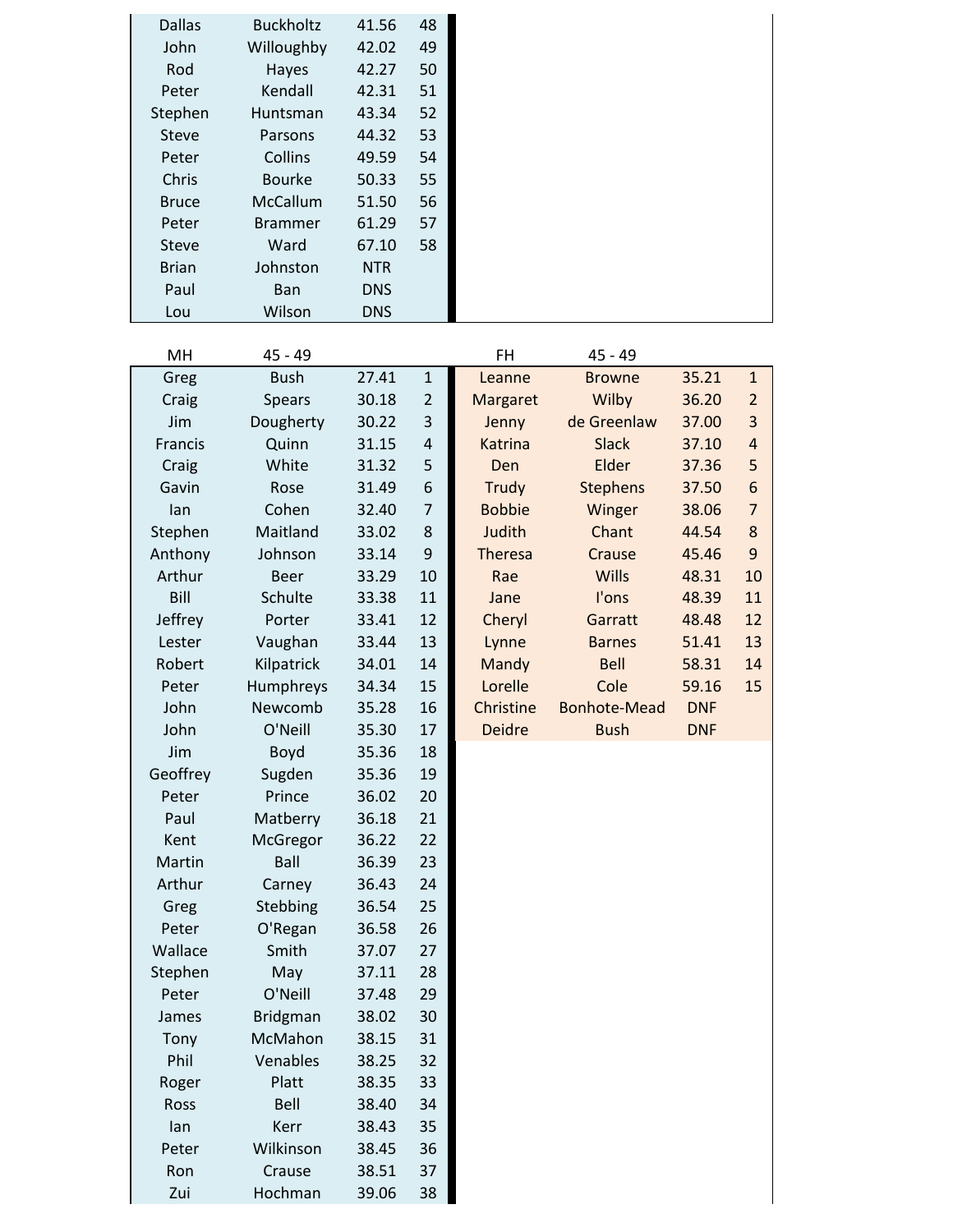| Rayner         | Sturton          | 39.07      | 39 |
|----------------|------------------|------------|----|
| Col            | Peak             | 39.11      | 40 |
| Carl           | <b>Birch</b>     | 39.12      | 41 |
| Denis          | Quinn            | 39.20      | 42 |
| George         | Graham           | 39.25      | 43 |
| Kent           | McDonald         | 39.26      | 44 |
| Peter          | <b>Bennett</b>   | 40.09      | 45 |
| Charlie        | Helmbright       | 41.11      | 46 |
| Geoff          | Gale             | 41.29      | 47 |
| John           | Gribble          | 41.32      | 48 |
| David          | Bonhote-Mead     | 41.33      | 49 |
| Alan           | Docherty         | 41.40      | 50 |
| lan            | Hayes            | 41.51      | 51 |
| Craig          | Pike             | 41.55      | 52 |
| <b>Terry</b>   | Seymour          | 41.55      | 52 |
| <b>Brian</b>   | Fox              | 42.13      | 54 |
| Mick           | Maley            | 42.56      | 55 |
| <b>Bud</b>     | <b>Brannigan</b> | 43.22      | 56 |
| Adrian         | Welbourne        | 43.31      | 57 |
| Jack           | Stevens          | 43.57      | 58 |
| Wayne          | Prasser          | 44.01      | 59 |
| Peter          | Carne            | 44.22      | 60 |
| <b>Bernard</b> | Nolan            | 45.51      | 61 |
| Jeffrey        | Garratt          | 47.30      | 62 |
| Michael        | Auden            | 47.40      | 63 |
| Charles        | <b>Barnes</b>    | 47.57      | 64 |
| Trevor         | Shearn           | 48.37      | 65 |
| Stephen        | Marks            | 48.46      | 66 |
| Keith          | Dunkerley        | 48.56      | 67 |
| Phillip        | Harvey           | 49.12      | 68 |
| Hugh           | <b>McNally</b>   | 56.14      | 69 |
| John           | <b>Block</b>     | 58.14      | 70 |
| John           | Dillon           | 58.58      | 71 |
| Jonathan       | Stephenson       | <b>DNS</b> |    |
| Paul           | Warren           | <b>DNS</b> |    |
| Greg           | Millard          | <b>DNS</b> |    |
| Gary           | McGoldrick       | <b>DNS</b> |    |
| Kerry          | Savage           | <b>DNS</b> |    |
| kim            | Grove            | <b>DNS</b> |    |
| Richard        | Moloney          | <b>DNS</b> |    |
|                |                  |            |    |

| MI           | $50 - 54$      |       |                | FI           | $50 - 54$       |       |                |
|--------------|----------------|-------|----------------|--------------|-----------------|-------|----------------|
| Chris        | Lowry          | 29.48 | $\mathbf{1}$   | Lesley       | Gough           | 30.26 | 1              |
| <b>Jeff</b>  | Clegg          | 31.50 | $\overline{2}$ | Jenny        | Grace           | 34.18 | $\overline{2}$ |
| Simon        | Thorn          | 31.57 | 3              | Carolyn      | Young           | 37.37 | 3              |
| <b>Dick</b>  | Morath         | 32.18 | 4              | <b>Terry</b> | <b>Bourke</b>   | 38.46 | 4              |
| John         | Gudgeon        | 32.31 | 5              | Anne         | <b>Docherty</b> | 40.47 | 5              |
| Rod          | Couch          | 32.50 | 6              | Elizabeth    | Harvey          | 40.47 | 6              |
| Peter        | West           | 32.51 | 7              | Utosha       | McLeod          | 42.48 | 7              |
| <b>Terry</b> | McGee          | 33.19 | 8              | Robyn        | <b>McIntyre</b> | 43.00 | 8              |
| Patrick      | Knight         | 33.46 | 9              | Catherine    | Jones           | 43.12 | 9              |
| John         | Vincent        | 33.50 | 10             | Sally        | MacFarlane      | 45.23 | 10             |
| David        | <b>Bullock</b> | 34.01 | 11             | Jennifer     | Abraham         | 46.03 | 11             |
| Graeme       | Sellar         | 35.21 | 12             | Helen        | <b>Duacey</b>   | 49.24 | 12             |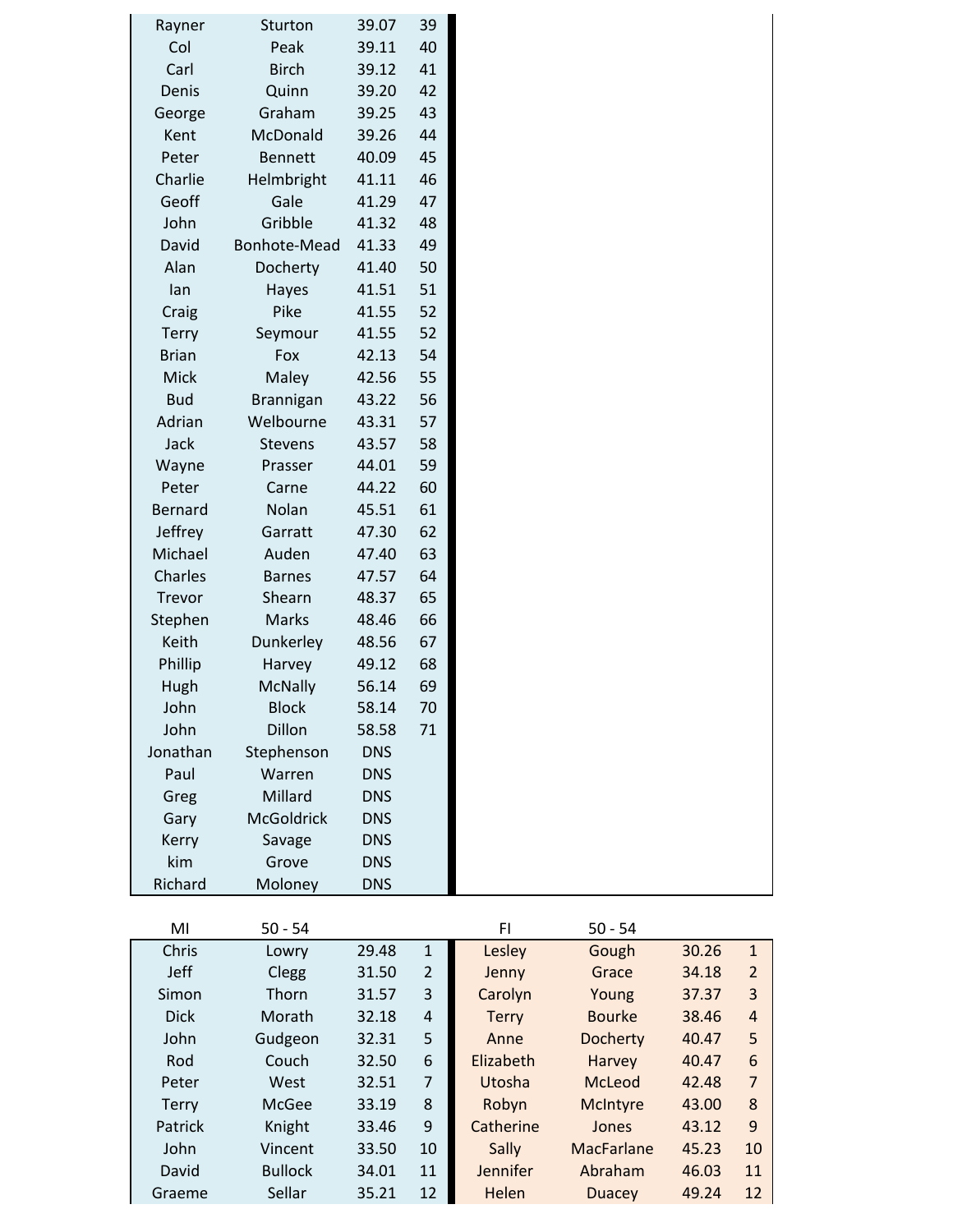| jonh         | France           | 35.47          | 13             | Carole    | <b>Sharrock</b> | 51.53      | 13             |
|--------------|------------------|----------------|----------------|-----------|-----------------|------------|----------------|
| Tony         | Corass           | 36.00          | 14             | Mary-Jane | Smith           | 53.49      | 14             |
| Robin        | <b>Bates</b>     | 36.09          | 15             | Carla     | Hardy           | 57.50      | 15             |
| <b>Derek</b> | Neilson          | 37.02          | 16             |           |                 |            |                |
| Guy          | Irwin            | 37.24          | 17             |           |                 |            |                |
| Gary         | Marshall         | 37.32          | 18             |           |                 |            |                |
| lan          | Ritchie          | 37.47          | 19             |           |                 |            |                |
| <b>Terry</b> | Cook             | 38.10          | 20             |           |                 |            |                |
| Peter        | Grace            | 38.23          | 21             |           |                 |            |                |
| <b>Brett</b> | <b>Batchelor</b> | 38.58          | 22             |           |                 |            |                |
| Barry        | O'Connell        | 40.45          | 23             |           |                 |            |                |
| Peter        | Mitchell         | 41.09          | 24             |           |                 |            |                |
| Trevor       | <b>Bower</b>     | 41.20          | 25             |           |                 |            |                |
| Jack         | Stening          | 41.36          | 26             |           |                 |            |                |
| Chris        | Webb             | 42.37          | 27             |           |                 |            |                |
| <b>Terry</b> | Coshlan          | 42.58          | 28             |           |                 |            |                |
| Mark         | Thurlow          | 43.04          | 29             |           |                 |            |                |
| Dennis       | McCreadie        | 43.08          | 30             |           |                 |            |                |
| <b>Bryan</b> | Raphael          | 43.34          | 31             |           |                 |            |                |
| John         | Langer           | 43.40          | 32             |           |                 |            |                |
| Bill         | <b>Bates</b>     | 44.02          | 33             |           |                 |            |                |
| Ken          | Davenport        | 46.11          | 34             |           |                 |            |                |
| Graeme       | <b>Stewart</b>   | 48.09          | 35             |           |                 |            |                |
| Peter        | Larsson          | 49.12          | 36             |           |                 |            |                |
| John         | Anderson         | 50.16          | 37             |           |                 |            |                |
| Dennis       | Jeff             | 50.44          | 38             |           |                 |            |                |
| <b>Brian</b> | Sutton           | 52.55          | 39             |           |                 |            |                |
| John         | Patterson        | <b>NTR</b>     |                |           |                 |            |                |
| Keith        | Morgan           | <b>NTR</b>     |                |           |                 |            |                |
| David        | Thomas           | <b>NTR</b>     |                |           |                 |            |                |
| Wayne        | Jognson          | <b>DNS</b>     |                |           |                 |            |                |
|              |                  |                |                |           |                 |            |                |
| MJ           | $55 - 59$        |                |                | FJ        | $55 - 59$       |            |                |
| <b>Bob</b>   | Cope             | 29.50          | $\mathbf{1}$   | Lea       | Hill            | 38.01      | $\mathbf{1}$   |
| John         | Tremain          | 32.06          | $\overline{2}$ | Rose      | Jeff            | 38.26      | $\overline{2}$ |
| Peter        | Tosi             | 32.35          | 3              | June      | Ranson          | 40.07      | 3              |
| John         | Duggan           | 33.08          | 4              | Julie     | O'Neill         | 56.57      | $\overline{4}$ |
| Tim          | Anderson         | 33.13          | 5              | Irene     | Keel            | <b>DNS</b> |                |
| Ross         | <b>Burrows</b>   | 33.48          | 6              |           |                 |            |                |
| Peter        | <b>McCormick</b> | 33.50          | 7              |           |                 |            |                |
| lan          | Kennedy          | 34.08          | 8              |           |                 |            |                |
| Robert       | Vergona          | 35.17          | 9              |           |                 |            |                |
| Thomas       | Wilmot           | 37.11          | 10             |           |                 |            |                |
| Graham       | Millar           | 37.38          | 11             |           |                 |            |                |
| Tony         | Quinn            | 41.27          | 12             |           |                 |            |                |
| Jack         | Hallam           | 42.05          | 13             |           |                 |            |                |
| Noel         | Richardson       | 43.26          | 14             |           |                 |            |                |
| Lew          | Williams         | 44.29          | 15             |           |                 |            |                |
| George       | Alphen           | 44.57          | 16             |           |                 |            |                |
| Loch         | Blatchford       | 45.09          | 17             |           |                 |            |                |
| Tony         | Johnson          | 45.16          | 18             |           |                 |            |                |
| Richard      | Hehir            | 45.20          | 19             |           |                 |            |                |
| Chris        |                  |                |                |           |                 |            |                |
| Alan         | Lawson<br>Thomas | 47.15<br>48.18 | 20<br>21       |           |                 |            |                |